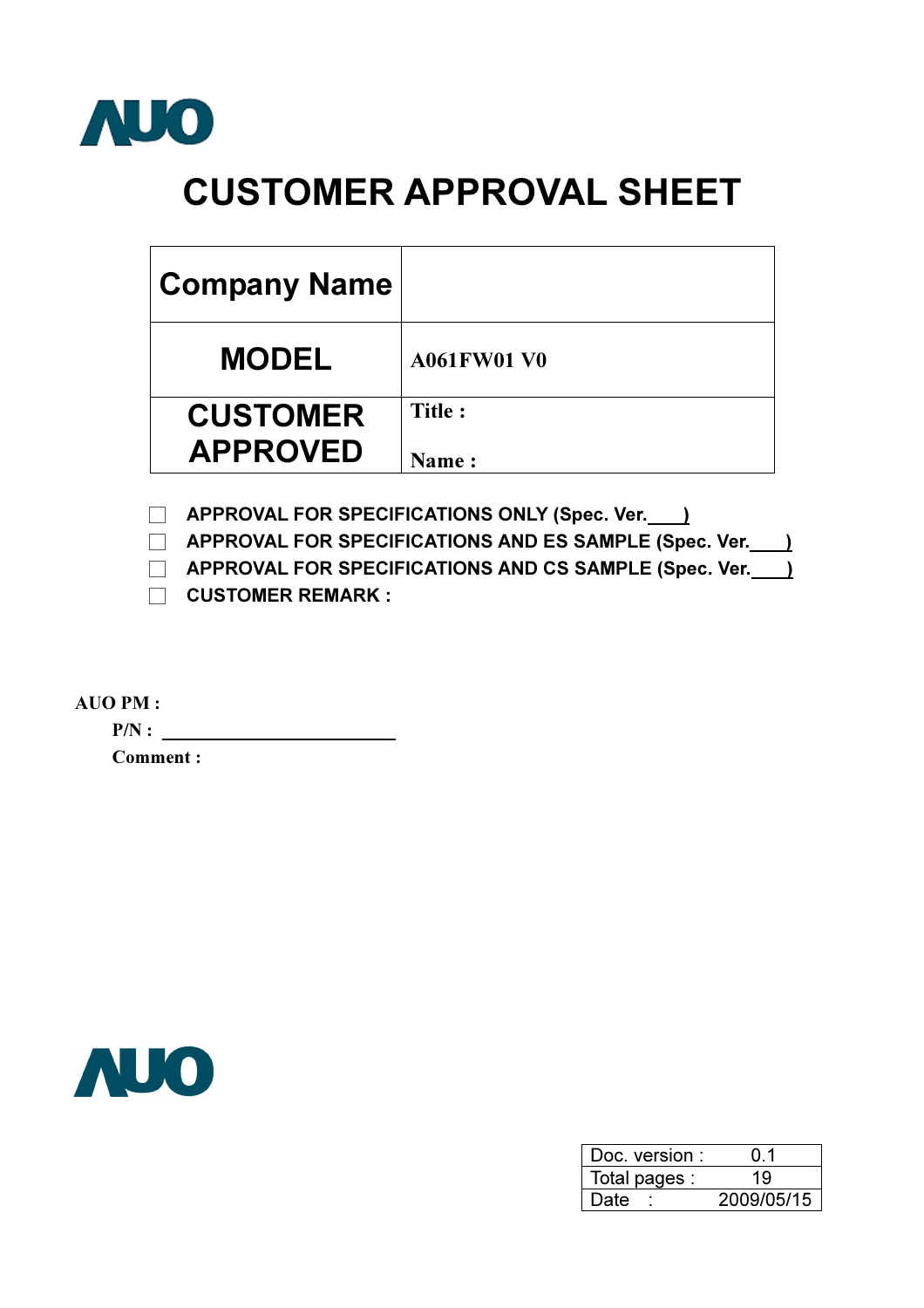## Product Specification

## 6.1" COLOR TFT-LCD MODULE

Model Name: A061FW01 V0

| <b>Planned Lifetime:</b>  | From 2009/May To 2011/May |
|---------------------------|---------------------------|
| <b>Phase-out Control:</b> | From 2010/Dec To 2011/May |
| <b>EOL Schedule:</b>      | 2011/May                  |

< ◆ >Preliminary Specification

< >Final Specification

Note: The content of this specification is subject to change.

 © 2009 AU Optronics All Rights Reserved, Do Not Copy.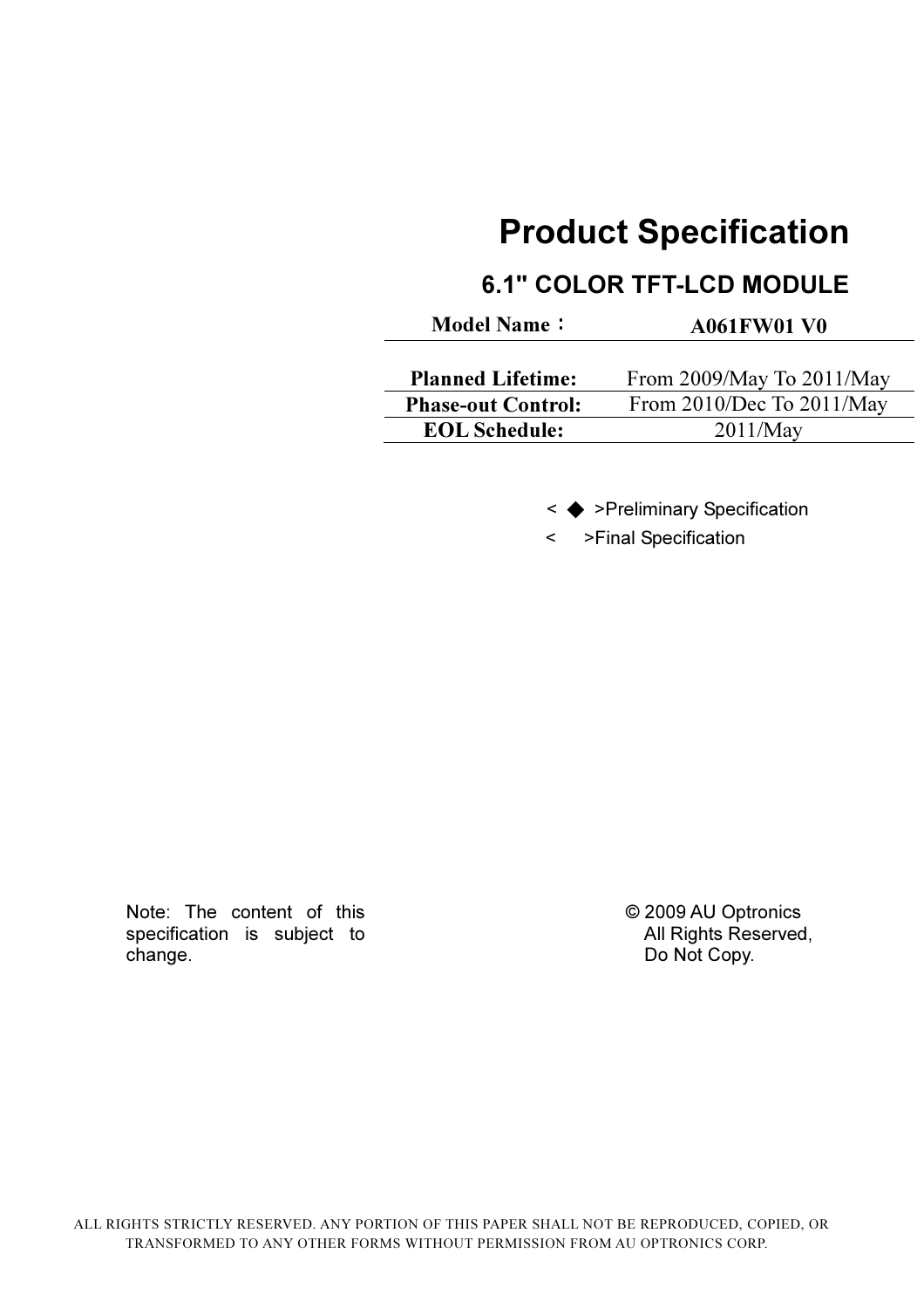Record of Revision

| Version | Revise Date | Page           | Content                       |
|---------|-------------|----------------|-------------------------------|
| $0.0\,$ | 2009/04/14  | $\rm All$      | First Draft.                  |
| 0.1     | 2009/05/15  | $\overline{9}$ | Update Optical specification  |
|         |             | $11\,$         | Update Reliability test items |
|         |             | 13             | Update drawing                |
|         |             |                |                               |
|         |             |                |                               |
|         |             |                |                               |
|         |             |                |                               |
|         |             |                |                               |
|         |             |                |                               |
|         |             |                |                               |
|         |             |                |                               |
|         |             |                |                               |
|         |             |                |                               |
|         |             |                |                               |
|         |             |                |                               |
|         |             |                |                               |
|         |             |                |                               |
|         |             |                |                               |
|         |             |                |                               |
|         |             |                |                               |
|         |             |                |                               |
|         |             |                |                               |
|         |             |                |                               |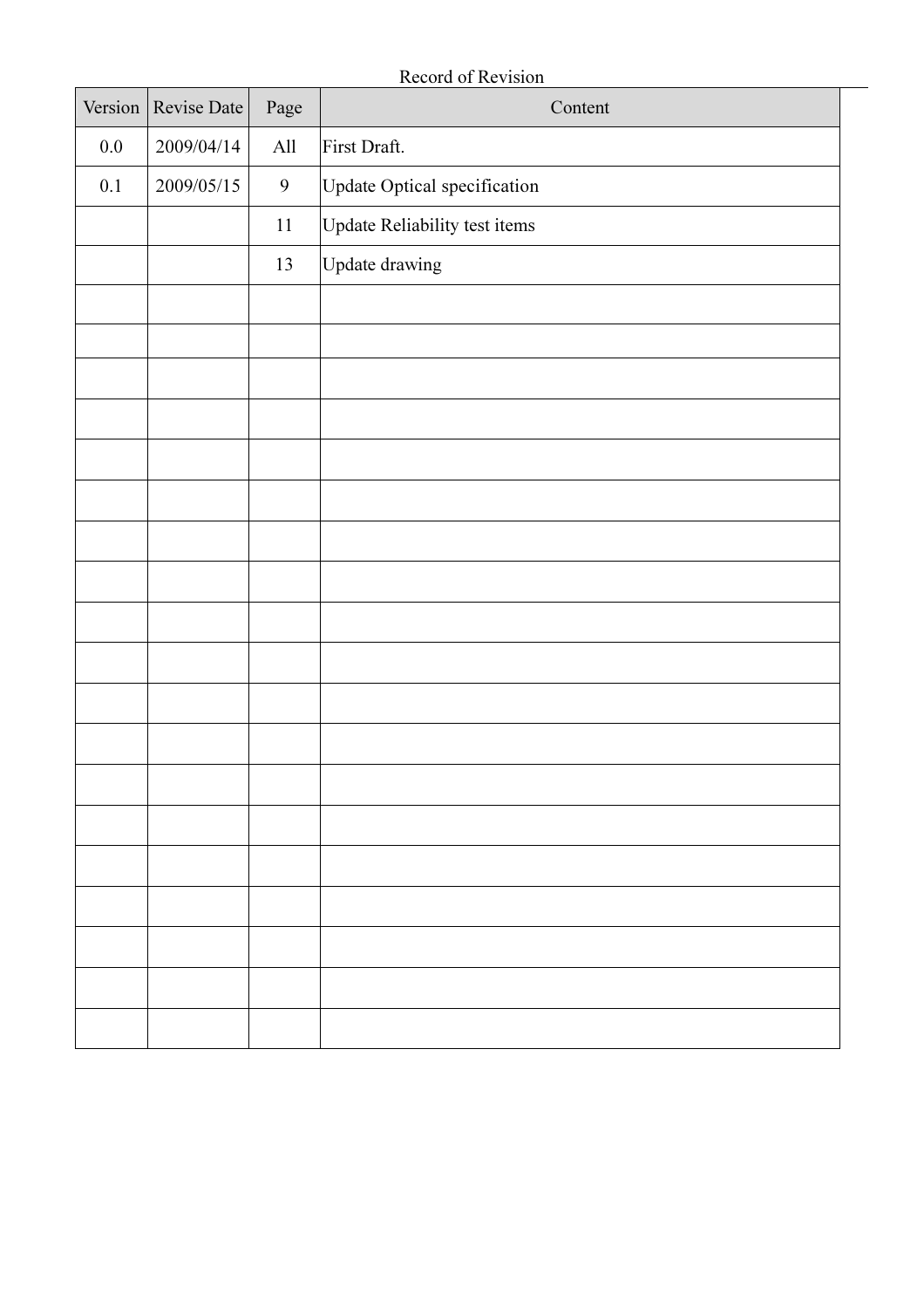

#### Contents:

|  | P <sub>3</sub> |
|--|----------------|
|  | P <sub>4</sub> |
|  |                |
|  |                |
|  |                |
|  |                |
|  |                |
|  |                |
|  |                |
|  |                |
|  |                |
|  |                |
|  |                |
|  |                |
|  | P <sub>9</sub> |
|  |                |
|  |                |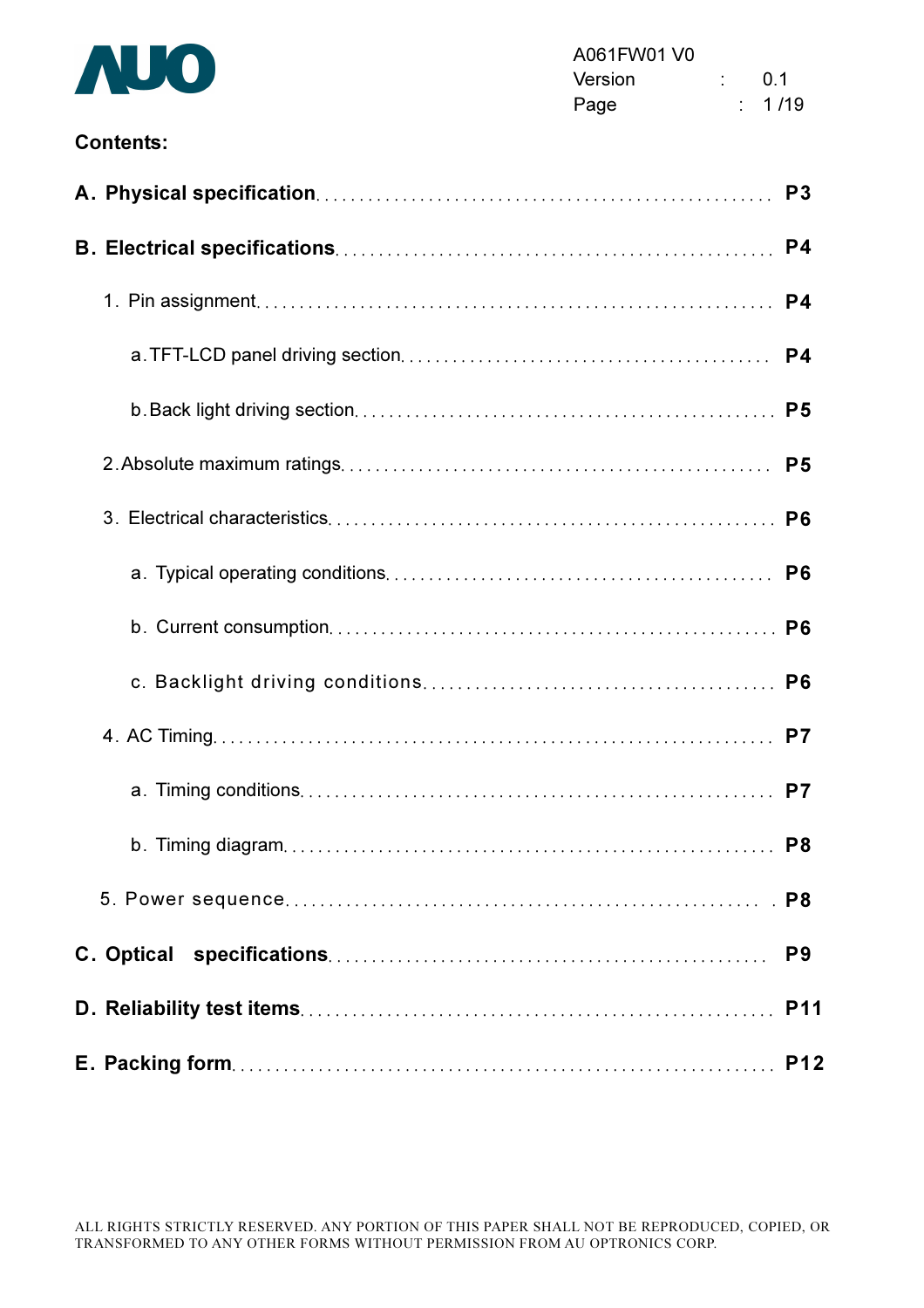

| A061FW01 V0 |  |                   |
|-------------|--|-------------------|
| Version     |  | 0.1               |
| Page        |  | $\frac{1}{2}$ /19 |

#### Appendix:

|                                                                        | <b>P16</b> |
|------------------------------------------------------------------------|------------|
|                                                                        |            |
|                                                                        | <b>P18</b> |
| Fig.7 The setup and hold time definition CPH1 and analog signal VR P19 |            |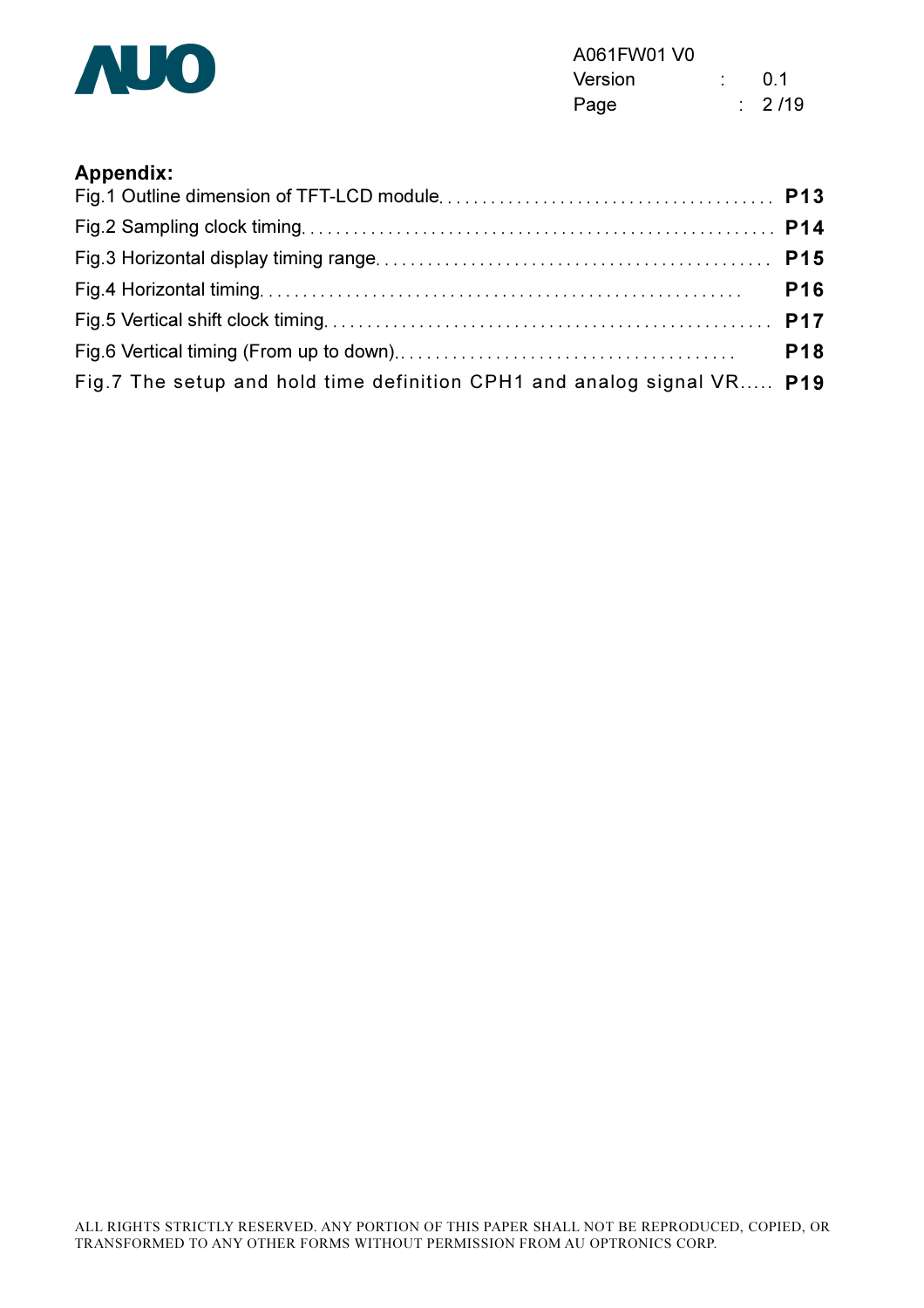

#### A. Physical specifications

| NO. | <b>Item</b>                    | <b>Specification</b>                | <b>Remark</b> |
|-----|--------------------------------|-------------------------------------|---------------|
| 1   | Display resolution(dot)        | 480RGB(W)x234(H)                    |               |
| 2   | Active area(mm)                | 136.08(W)×71.955(H)                 |               |
| 3   | Screen size(inch)              | 6.1(Diagonal)                       |               |
| 4   | Dot pitch(mm)                  | 0.0945(W)x 0.3075(H)                |               |
| 5   | Color configuration            | R. G. B. stripe                     |               |
| 6   | <b>NTSC ratio</b>              | 50%                                 |               |
| 7   | Overall dimension(mm)          | $149.0(W)\times82.9(H)\times5.1(D)$ | Note 1        |
| 8   | Weight (g)                     | 113g±10%                            |               |
| 9   | Surface treatment              | AG(25%) with EWV film               |               |
| 10  | Backlight unit                 | LED                                 |               |
| 11  | Gray scale inversion direction | 6 o'clock                           |               |

Note 1: Refer to Fig. 1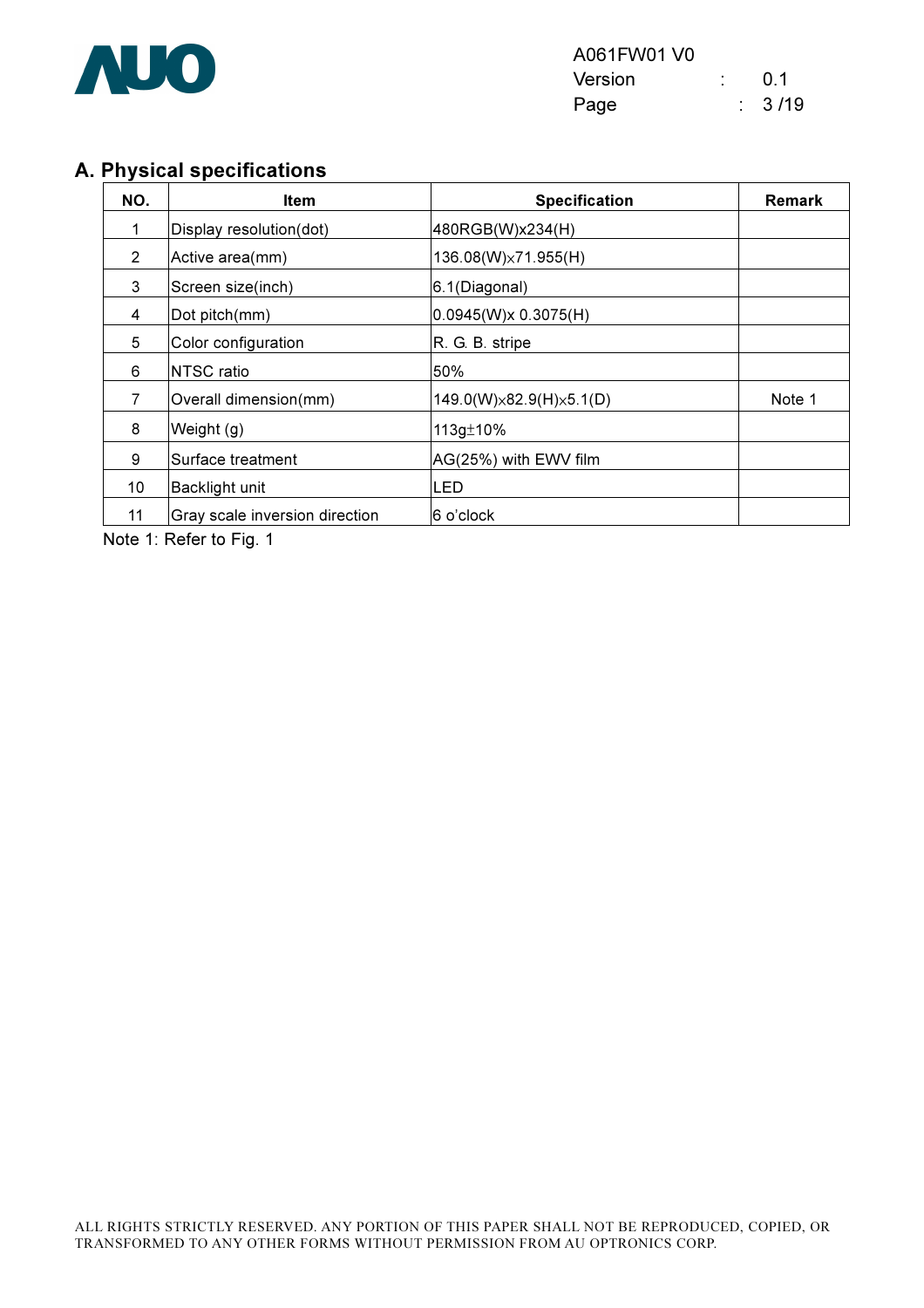

| A061FW01 V0 |  |                |
|-------------|--|----------------|
| Version     |  | 0 <sub>1</sub> |
| Page        |  | 4/19           |

#### B. Electrical specifications

1.Pin assignment

a. TFT-LCD panel driving section

| Pin no         | <b>Symbol</b>    | I/O                      | <b>Description</b>                                      |            |
|----------------|------------------|--------------------------|---------------------------------------------------------|------------|
| 1              | <b>GND</b>       | $\overline{\phantom{a}}$ | Ground for logic circuit                                |            |
| $\overline{2}$ | <b>NC</b>        | ۰                        |                                                         |            |
| 3              | $V_{GL}$         |                          | Negative power for scan driver                          |            |
| 4              | <b>STVD</b>      | I/O                      | Vertical start pulse                                    | Note 1     |
| 5              | <b>UDC</b>       |                          | UP/DOWN scan control input                              | Note $1,2$ |
| 6              | <b>CKV</b>       |                          | Shift clock input for scan driver                       |            |
| 7              | <b>OEV</b>       |                          | Output enable input for scan driver                     |            |
| 8              | <b>NC</b>        | $\overline{\phantom{a}}$ |                                                         |            |
| 9              | <b>NC</b>        |                          |                                                         |            |
| 10             | <b>STVU</b>      | I/O                      | Vertical start pulse                                    | Note 1     |
| 11             | $V_{\rm CC}$     |                          | Supply voltage of logic control circuit for scan driver | Note 4     |
| 12             | $DV_{\text{cc}}$ |                          | Supply voltage of logic control circuit for data driver | Note 4     |
| 13             | $V_{GH}$         |                          | Positive power for scan driver                          |            |
| 14             | <b>NC</b>        |                          |                                                         |            |
| 15             | <b>VCOM</b>      | $\mathbf{I}$             | Common electrode driving signal                         |            |
| 16             | <b>STHR</b>      | I/O                      | Start pulse for horizontal scan line                    | Note 1     |
| 17             | AV <sub>DD</sub> | L                        | Supply voltage for analog circuit                       |            |
| 18             | VR.              |                          | Alternated video signal input(Red)                      |            |
| 19             | VG               |                          | Alternated video signal input(Green)                    |            |
| 20             | <b>VB</b>        |                          | Alternated video signal input(Blue)                     |            |
| 21             | <b>AGND</b>      | $\overline{\phantom{a}}$ | Ground for analog circuit                               |            |
| 22             | CPH <sub>1</sub> |                          | Sampling and shifting clock pulse for data driver       |            |
| 23             | CPH <sub>2</sub> | L                        | Sampling and shifting clock pulse for data driver       |            |
| 24             | CPH <sub>3</sub> |                          | Sampling and shifting clock pulse for data driver       |            |
| 25             | <b>GND</b>       | $\overline{\phantom{a}}$ | Ground for logic circuit                                |            |
| 26             | <b>MOD</b>       |                          | Sequential sampling and simultaneous sampling setting   | Note 3     |
| 27             | <b>LRC</b>       |                          | LEFT/RIGHT scan control input                           | Note $1,2$ |
| 28             | <b>OEH</b>       | L                        | Output enable input for data driver                     |            |
| 29             | <b>STHL</b>      | I/O                      | Start pulse for horizontal scan line                    |            |
| 30             | <b>GND</b>       | $\frac{1}{2}$            | Ground for logic circuit                                |            |

#### Note 1: Selection of scanning mode (please refer to the following table)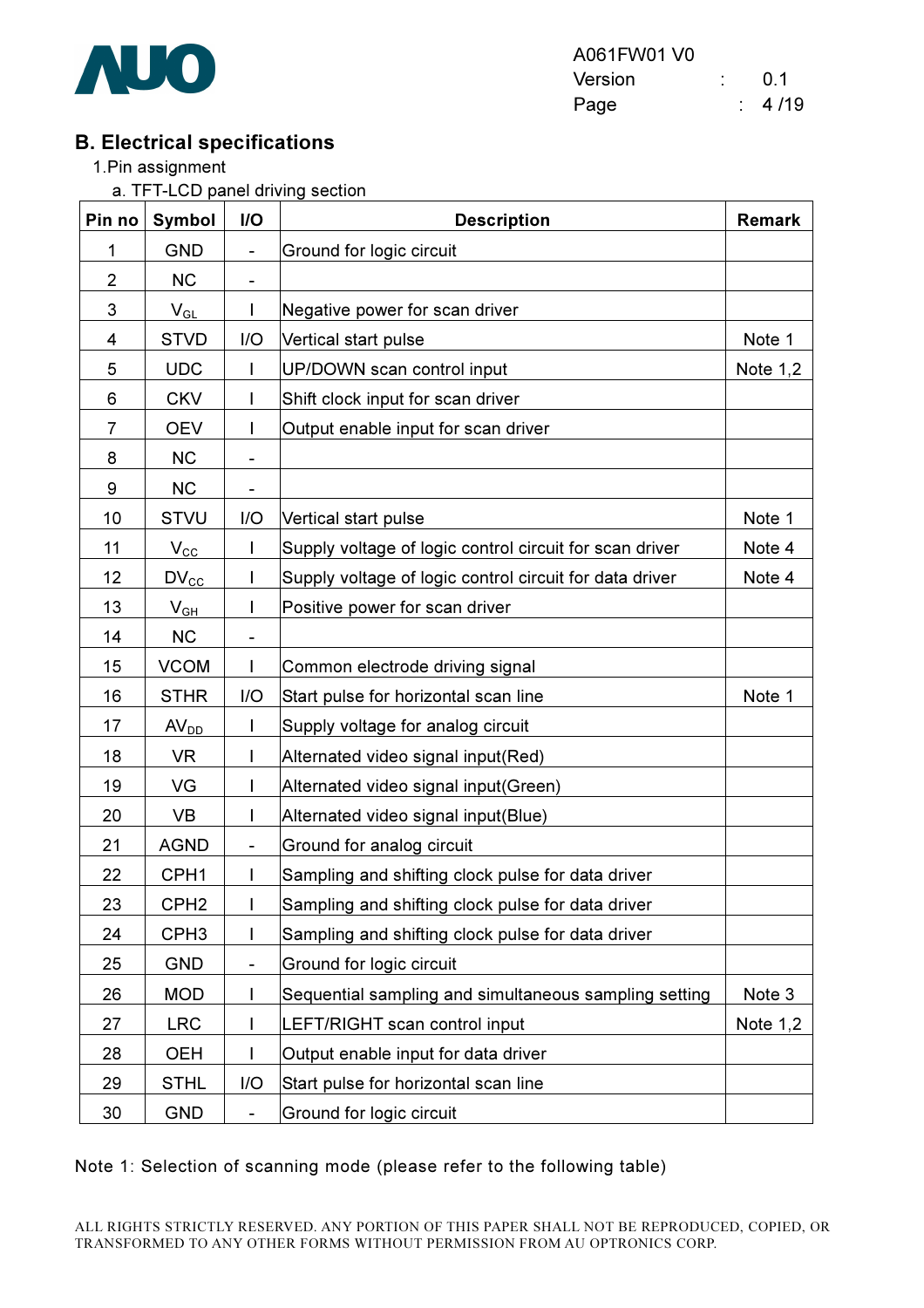

Version : 0.1 Page : 5/19

| <b>Setting of scan</b><br>control input |                   |             |             | <b>IN/OUT state</b><br>for start pulse |             | <b>Scanning direction</b>                |
|-----------------------------------------|-------------------|-------------|-------------|----------------------------------------|-------------|------------------------------------------|
| <b>UDC</b>                              | <b>LRC</b>        | <b>STVD</b> | <b>STVU</b> | <b>STHR</b>                            | <b>STHL</b> |                                          |
| <b>GND</b>                              | $V_{\rm CC}$      | <b>OUT</b>  | IN          | <b>OUT</b>                             | IN          | From up to down, and from left to right. |
| $\mathsf{V_{CC}}$                       | <b>GND</b>        | IN          | <b>OUT</b>  | IN                                     | OUT         | From down to up, and from right to left. |
| <b>GND</b>                              | <b>GND</b>        | <b>OUT</b>  | IN          | IN                                     | OUT         | From up to down, and from right to left. |
| $\mathsf{V_{cc}}$                       | $\mathsf{V_{CC}}$ | IN          | <b>OUT</b>  | <b>OUT</b>                             | IN          | From down to up, and from left to right. |

IN: Input; OUT: Output.

Note 2: Definition of scanning direction.



Note 3: MOD = H: Simultaneous sampling. MOD = L: Sequential sampling. Please set CPH2 and CPH3 to GND when MOD = H.

Note 4: Electrical characteristics of  $V_{CC}$  and  $DV_{CC}$  are the same.

| No. | <b>Symbol</b> | I/O                      | <b>Description</b>                             | <b>Remark</b> |
|-----|---------------|--------------------------|------------------------------------------------|---------------|
|     | HI            |                          | Power supply for backlight unit (High voltage) | $- -$         |
|     | GND           | $\overline{\phantom{0}}$ | Ground for backlight unit                      | $- -$         |

#### 2. Absolute maximum ratings

| Item                  | Symbol           | <b>Condition</b> | Min.   | Max.                 | Unit                 | Remark |
|-----------------------|------------------|------------------|--------|----------------------|----------------------|--------|
|                       | $V_{\rm CC}$     | $GND=0$          | $-0.3$ | 7                    | V                    |        |
|                       | AV <sub>DD</sub> | AGND=0           | $-0.3$ | 7                    | V                    |        |
| Power voltage         | $V_{GH}$         |                  | $-0.3$ | 18                   | V                    |        |
|                       | $V_{GL}$         | $GND=0$          | $-15$  | 0.3                  | V                    |        |
|                       | $V_{GH}-V_{GL}$  |                  | -      | 33                   | $\vee$               |        |
|                       | $V_i$            |                  | $-0.3$ | $AVDD+0.3$           | V                    | Note 1 |
| Input signal voltage  | $V_1$            |                  | $-0.3$ | $V_{\text{CC}}$ +0.3 | $\vee$               | Note 2 |
|                       | <b>VCOM</b>      |                  | $-2.9$ | 7.5                  | V                    |        |
|                       | $V_F$            | $I_F = 120mA$    |        | 25.2                 | V                    |        |
| <b>LED</b>            | I <sub>F</sub>   |                  |        | 120                  | mA                   |        |
| Operation temperature | Topr             | Ambient          | $-20$  | 70                   | $\mathrm{C}^{\circ}$ |        |
| Storage temperature   | Tstg             | Ambient          | $-30$  | 80                   | $\rm{C}$             |        |

Note 1: VR, VG, VB.

Note 2: STHL, STHR, OEH, LRC, CPH1~CPH3, STVD, STVU, OEV, CKV, UDC, MOD.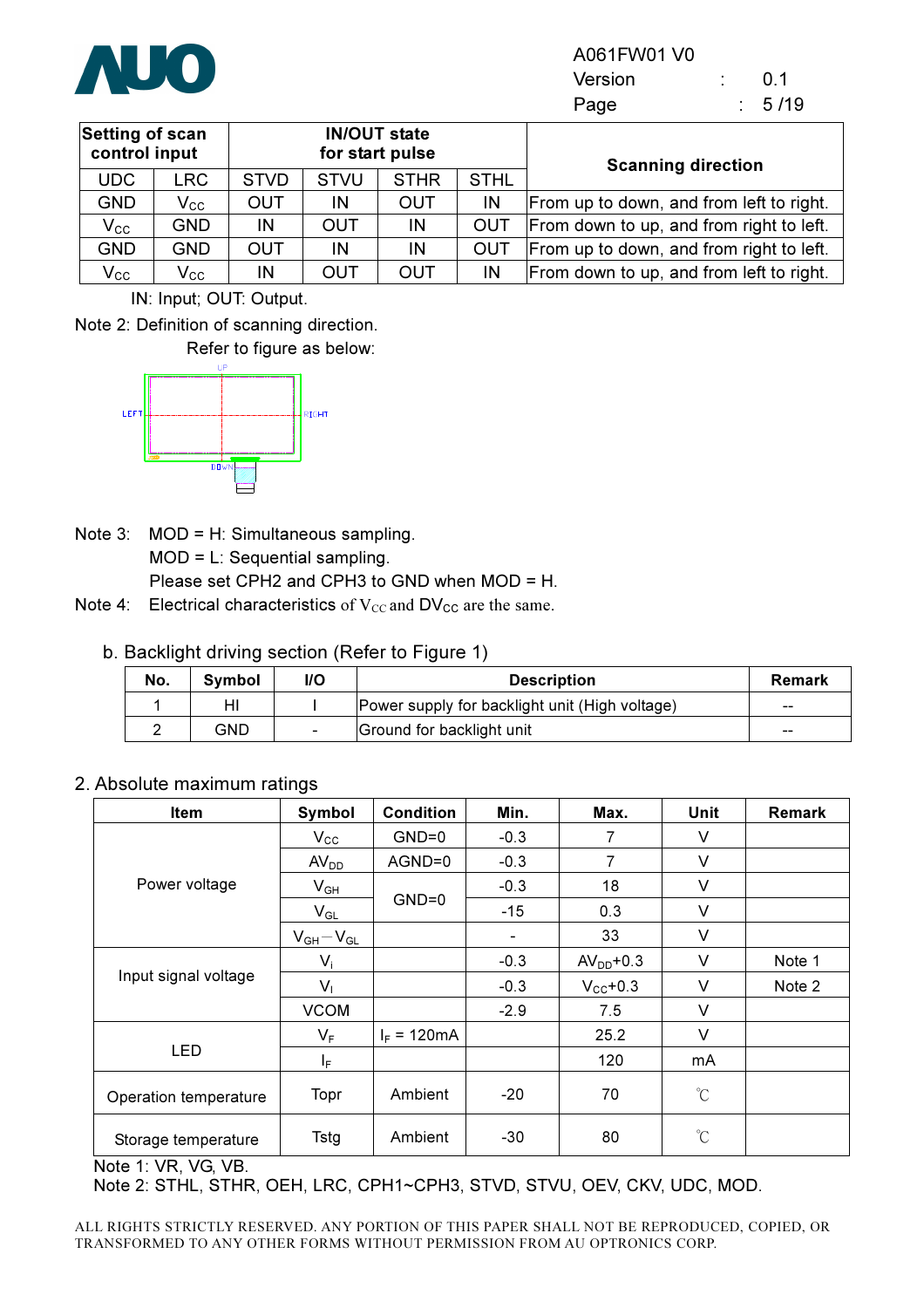

#### 3. Electrical characteristics

a. Typical operating conditions (GND=AGND=0V, Note 3 )

| . .               | Item         | Symbol           | Min.                     | Typ.                | Max.                     | <b>Unit</b> | <b>Remark</b> |
|-------------------|--------------|------------------|--------------------------|---------------------|--------------------------|-------------|---------------|
|                   |              | $V_{\rm CC}$     | 3                        | 3.3                 | 5.5                      | V           | Note4         |
|                   |              | AV <sub>DD</sub> | 4.5                      | 5                   | 5.5                      | V           |               |
|                   | Power supply | $V_{GH}$         | 14.3                     | 15                  | 15.7                     | V           |               |
|                   |              | $V_{GL}$         | $-10.5$                  | $-10$               | $-9.5$                   | V           |               |
|                   | Video signal | $V_{iA}$         | 0.4                      |                     | $AVDD-0.4$               | V           | Note 1        |
|                   | amplitude    | $V_{iAC}$        | $\overline{\phantom{a}}$ | 4                   |                          | V           | AC component  |
|                   | (VR, VG, VB) | $V_{\text{IDC}}$ | $\overline{\phantom{a}}$ | AV <sub>DD</sub> /2 | $\overline{\phantom{a}}$ | V           | DC component  |
|                   |              | $V_{CAC}$        | 3.5                      | 5.6                 | 6.5                      | $Vp-p$      | AC component  |
| <b>VCOM</b>       |              | $V_{\text{CDC}}$ | 1.38                     | 1.58                | 1.78                     | $\vee$      | DC component  |
| Input             | H Level      | V <sub>IH</sub>  | 0.8 V <sub>cc</sub>      | $\blacksquare$      | $V_{\rm CC}$             | V           | Note 2        |
| signal<br>voltage | L Level      | $V_{IL}$         | 0                        | -                   | $0.2$ $V_{CC}$           | V           |               |

Note 1: Refer to Fig.4- (a).

Note 2: STHL, STHR, OEH, LRC, CPH1, STVD, STVU, OEV, CKV, UDC, MOD.

Note 3: Be sure to apply GND,  $V_{CC}$  and  $V_{GL}$  to the LCD first, and then apply  $V_{GH}$ .

Note 4: If input signal amplitude is 3.3V, recommend value for Vcc is 3.3V

If input signal amplitude is 5V, recommend value for Vcc is 5V

#### b. Current consumption (GND=AGND=0V)

| <b>Parameter</b> | Symbol          | <b>Condition</b>  | Min.                     | Typ. | Max. | Unit      | <b>Remark</b> |
|------------------|-----------------|-------------------|--------------------------|------|------|-----------|---------------|
| Current          | l <sub>GH</sub> | $V_{GH} = 15V$    | $\overline{\phantom{a}}$ | 0.5  | 1.0  | <b>MA</b> |               |
| for<br>driver    | l <sub>GL</sub> | $V_{GL} = -10V$   | $\overline{\phantom{a}}$ | 0.5  | 1.0  | <b>MA</b> |               |
|                  | I <sub>CC</sub> | $DV_{\rm CC}$ =5V | $\overline{\phantom{a}}$ | 3.0  | 6.0  | <b>MA</b> | Note 1        |
|                  | <b>I</b> DD     | $AVDD=5V$         | $\overline{\phantom{a}}$ | 12   | 30   | <b>MA</b> |               |

Note 1:  $I_{CC}$  is current consumption of DV<sub>CC</sub> plus V<sub>CC</sub>.

c. Backlight driving conditions (Self-heating type, Note1, Note3)

|                    | Symb        | Min.   | Typ. | Max. | Unit | <b>Remark</b>     |
|--------------------|-------------|--------|------|------|------|-------------------|
| <b>LED</b> current |             |        | 120  |      | mA   | Note1             |
| LED voltage        | $V_{\perp}$ |        | 9.6  | 10.5 |      | Note1             |
| LED Life Time      |             | 10,000 |      |      | Hrs  | Note <sub>2</sub> |

Note 1 : Refer to below LED connection scheme

Note 2 : Under  $25^{\circ}$ C, I<sub>L</sub> = 120mA, continuous operation.

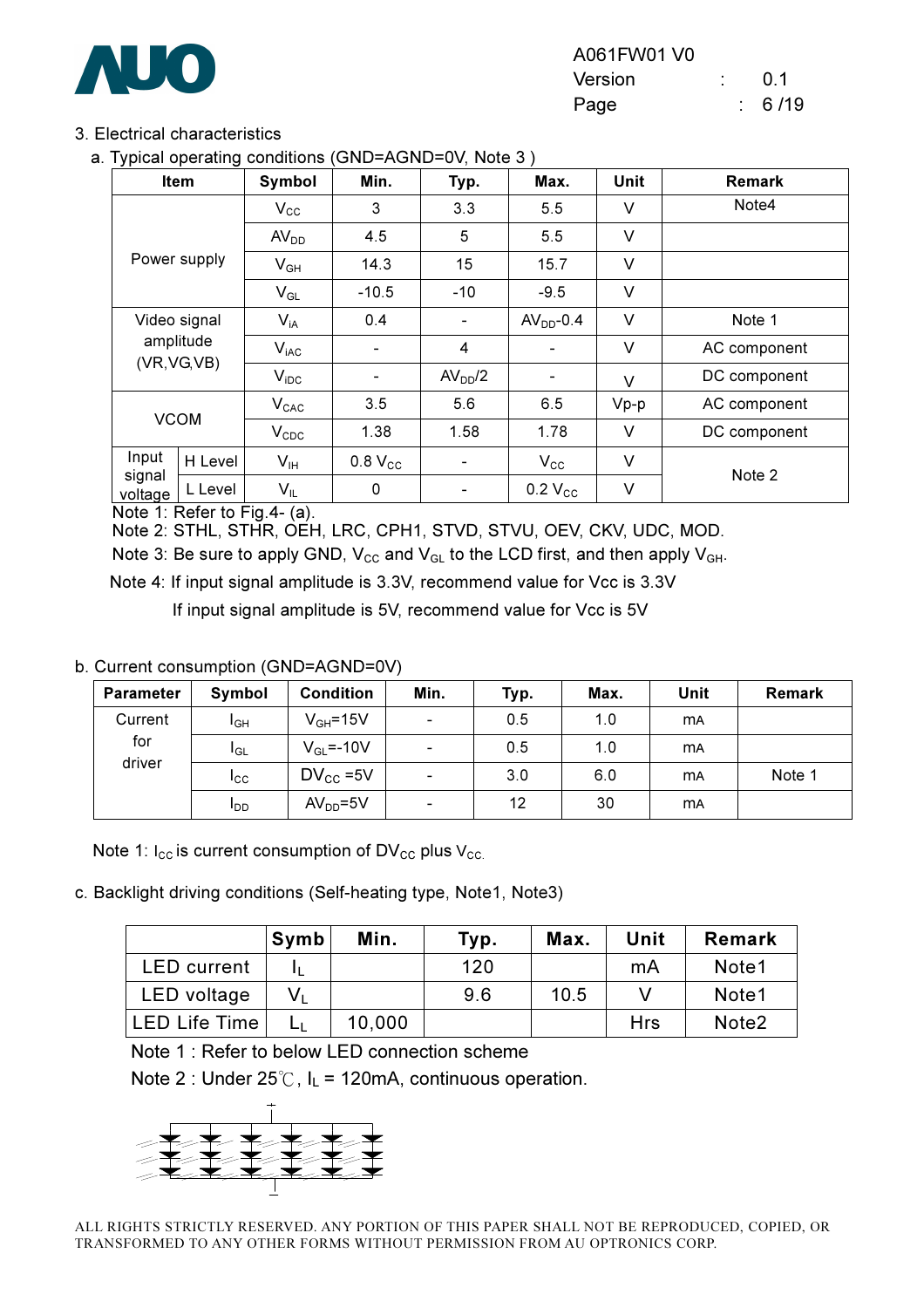

#### 4. AC Timing

a. Timing conditions

| <b>Parameter</b>                | <b>Symbol</b>                       | Min.           | Typ.                         | Max.                     | Unit.              | <b>Remark</b> |
|---------------------------------|-------------------------------------|----------------|------------------------------|--------------------------|--------------------|---------------|
| Clock cycle time                | $t_{\mathsf{CPH}}$                  | 100            | 103                          | 107                      | ns                 | CPH1          |
| CPH pulse duty                  | $t_{CWH}$                           | 40             | 50                           | 60                       | $\%$               | CPH1          |
| CPH pulse delay                 | $t_{C12}$<br>$t_{C23}$<br>$t_{C31}$ | 30             | $t_{CPH}/3$                  | $t_{CPH}$ /2             | ns                 | CPH1          |
| STH setup time                  | $t_{\text{SUH}}$                    | 20             | $\qquad \qquad \blacksquare$ | $\overline{\phantom{0}}$ | ns                 | STHR, STHL    |
| STH hold time                   | $t_{\text{HDH}}$                    | 20             |                              |                          | ns                 | STHR, STHL    |
| STH pulse width                 | $t_{\scriptscriptstyle\text{STH}}$  |                | 1                            |                          | $t_{\mathsf{CPH}}$ | STHR, STHL    |
| STH period                      | $t_H$                               | 61.8           | 63.7                         | 66.1                     | $\mu$ S            | STHR, STHL    |
| OEH pulse width                 | $t_{\text{OEH}}$                    | 1              | $\overline{\phantom{0}}$     | $\frac{1}{2}$            | $t_{\text{CPH}}$   | OEH (Note 1)  |
| Sample and hold disable time    | $t_{\text{DIS1}}$                   | $\mathbf{1}$   |                              |                          | $t_{\text{CPH}}$   | Note 2        |
| OEV pulse width                 | $t_{\text{OEV}}$                    | 2.0            | 3.4                          | 6.5                      | $\mu$ S            | <b>OEV</b>    |
| CKV pulse width                 | $t_{CKV}$                           | 1.0            | 3.1                          | 4.68                     | $\mu$ S            | <b>CKV</b>    |
| Clean enable time               | $t_{\text{DIS2}}$                   | 1.0            | $\overline{\phantom{0}}$     | 1 $t_{OEV}$              | $\mu$ s            | Note 3        |
| Horizontal display start        | $t_{\scriptstyle\text{SH}}$         |                | $\mathbf{1}$                 |                          | $t_{\mathsf{CPH}}$ |               |
| Horizontal display timing range | $t_{DH}$                            |                | 480                          |                          | $t_{\mathsf{CPH}}$ |               |
| STV setup time                  | $t_{\scriptstyle\text{SUV}}$        | 400            | $\blacksquare$               |                          | ns                 | STVU, STVD    |
| STV hold time                   | $t_{HDV}$                           | 400            | $\overline{\phantom{0}}$     |                          | ns                 | STVU, STVD    |
| STV pulse width                 | $t_{\scriptstyle\text{STV}}$        |                |                              | $\mathbf 1$              | $t_H$              | STVU, STVD    |
| Vertical display start          | $t_{\rm SV}$                        |                | 3                            |                          | $t_H$              |               |
| Vertical display timing range   | $t_{\text{DV}}$                     |                | 234                          |                          | $t_H$              |               |
| VCOM rising time                | $t_{rCOM}$                          |                | $\blacksquare$               | 5                        | $\mu$ s            |               |
| <b>VCOM falling time</b>        | $t_{\rm fCOM}$                      |                | $\qquad \qquad \blacksquare$ | 5                        | $\mu$ s            |               |
| VCOM delay time                 | t <sub>DCOM</sub>                   | $\overline{2}$ | $\blacksquare$               | $\blacksquare$           | $\mu$ s            |               |
| TFT charging time               | $t_{ch}$                            | 55             | $\blacksquare$               | $\blacksquare$           | $\mu$ S            |               |
| Output time delay               | $t_{\rm del}$                       | 3              | $\qquad \qquad \blacksquare$ | ÷                        | $\mu$ S            |               |
| Setup time of analog VR/VG/VB   | $t_{\mathsf{asu}}$                  | 60             | $\qquad \qquad \blacksquare$ | $\blacksquare$           | ns                 |               |
| Hold time of analog VR/VG/VB    | $t_{\mathsf{ahd}}$                  | 40             |                              | $\blacksquare$           | ns                 |               |
| Frame rate                      |                                     | 50             | 60                           | $\blacksquare$           | Hz                 |               |

Note 1: For all of the logic signals.

Note 2: Please don't use odd horizontal lines to drive LCD panel for both odd and even field simultaneously.

Note 3: For Partial mode (4:3, side-black)

Note 4: Maximum time is one line period.

Note5: The maximum pulse width of OEH should refer to the minimum of  $t_{DIS1}$  and the hsync back porch.

Note 6:  $t_{dis1}$  is time difference between OEH and STHL

Note 7:  $t_{dis2}$  is time difference between OEV and CKV

Note 8: The unit is  $t_{\text{CPH}}$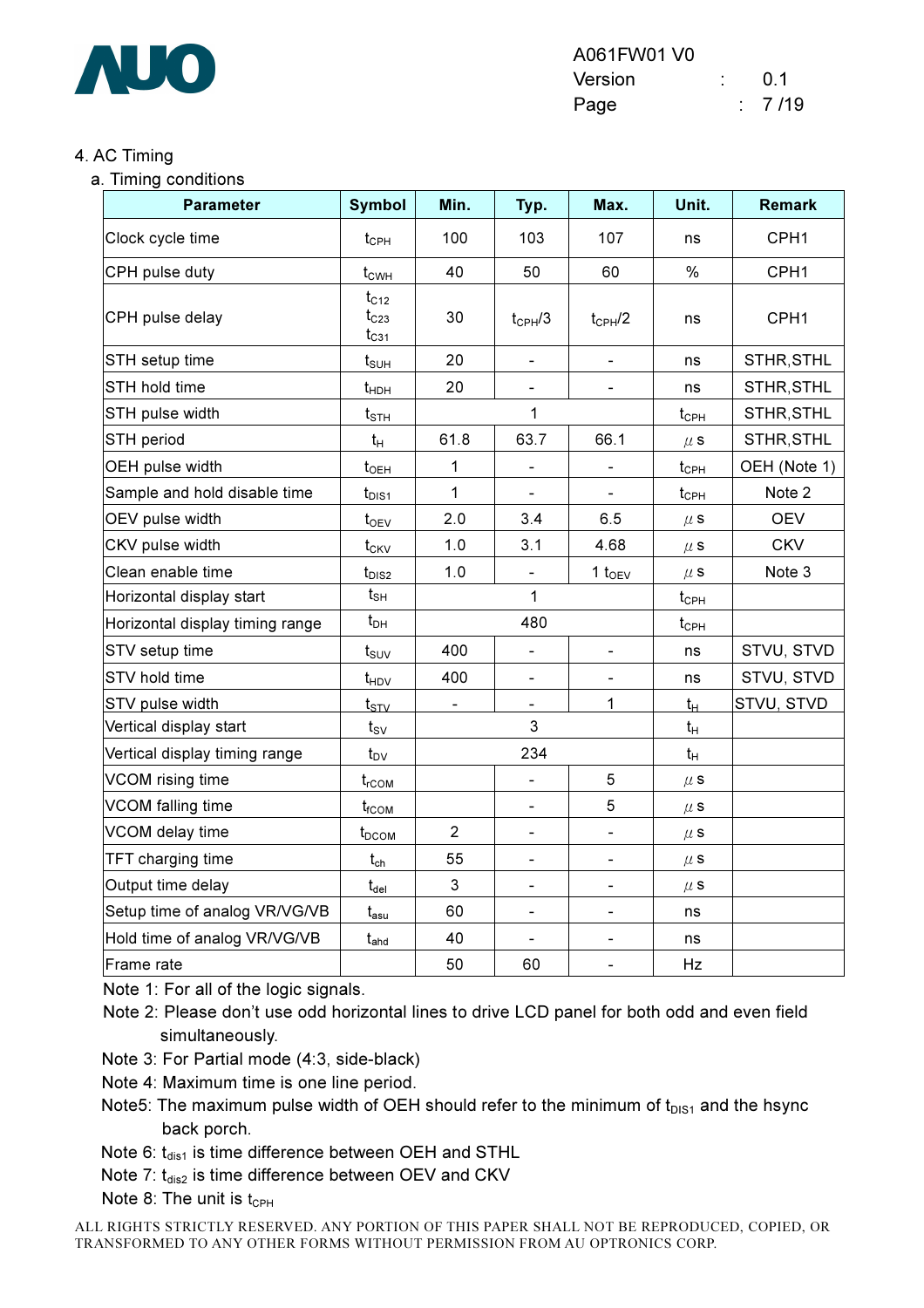

#### b. Timing diagram

Please refer to the attached drawing, from Fig.2 to Fig.6.

#### 5. Power On/Off Sequence (Only for reference)

Power On



#### Power Off

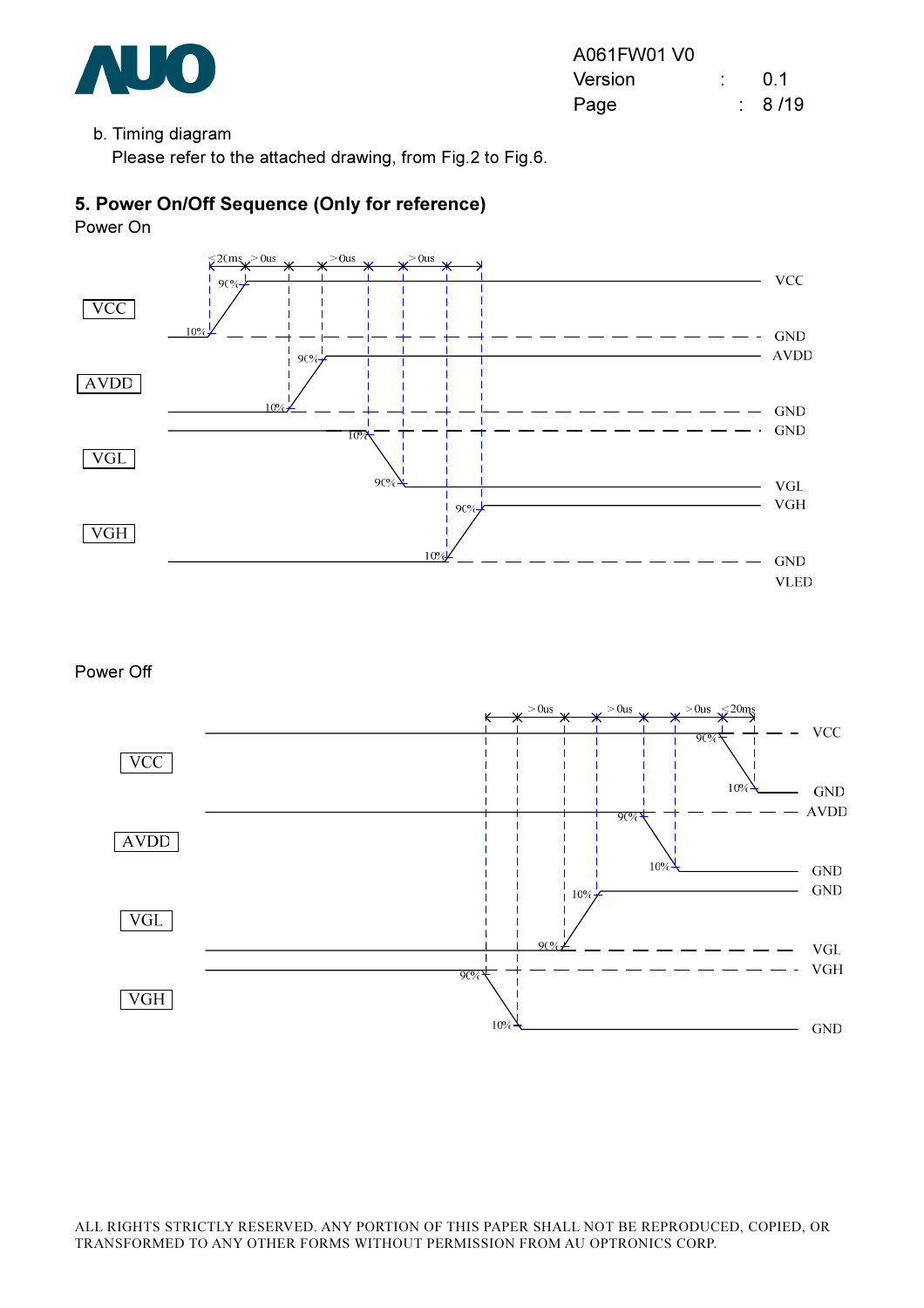

#### C. Optical specification (Note1, Note2)

| Item               |                                       | Symbol   | <b>Condition</b>                             | Min.                         | Typ.                 | Max.         | <b>Unit</b>     | Remark     |
|--------------------|---------------------------------------|----------|----------------------------------------------|------------------------------|----------------------|--------------|-----------------|------------|
| Response time      | Rise<br>Fall                          | Tr<br>Τf | $\theta = 0^{\circ}$                         | $\qquad \qquad \blacksquare$ | 15<br>20             | 50<br>60     | ms<br>ms        | Note $3,5$ |
| Contrast ratio     |                                       | CR       | At optimized<br>Viewing angle                | 350                          | 500                  |              |                 | Note 4, 5  |
| Viewing angle      | Top<br><b>Bottom</b><br>Left<br>Right |          | $CR \ge 10$                                  | 35<br>55<br>55<br>55         | 45<br>65<br>65<br>65 |              | deg.            | Note 5, 6  |
| <b>Brightness</b>  |                                       |          | $I_L$ =120mA, 25°C                           | 350                          | 450                  |              | $\text{cd/m}^2$ |            |
| White chromaticity |                                       | X<br>Υ   | $\theta = 0^{\circ}$<br>$\theta = 0^{\circ}$ | 0.26<br>0.29                 | 0.31<br>0.34         | 0.36<br>0.39 |                 | Note 7     |

Note 1 : Ambient temperature =25°C, and LED  $I_L$  = 120 mA.

- Note 2 :To be measured on the center area of panel with a viewing cone of 1"by Topcon luminance meter BM-5, after 15 minutes operation.
- Note 3. Definition of response time:

The output signals of photo detector are measured when the input signals are changed from "black" to "white"(falling time) and from "white" to "black"(rising time), respectively. The response time is defined as the time interval between the 10% and 90% of amplitudes. Refer to figure as below.



Note 4. Definition of contrast ratio:

Contrast ratio is calculated with the following formula.

Contrast ratio (CR)= **Pomilast ratio (OTY)** Photo detector output when LCD is at "Black" state Photo detector output when LCD is at "White" state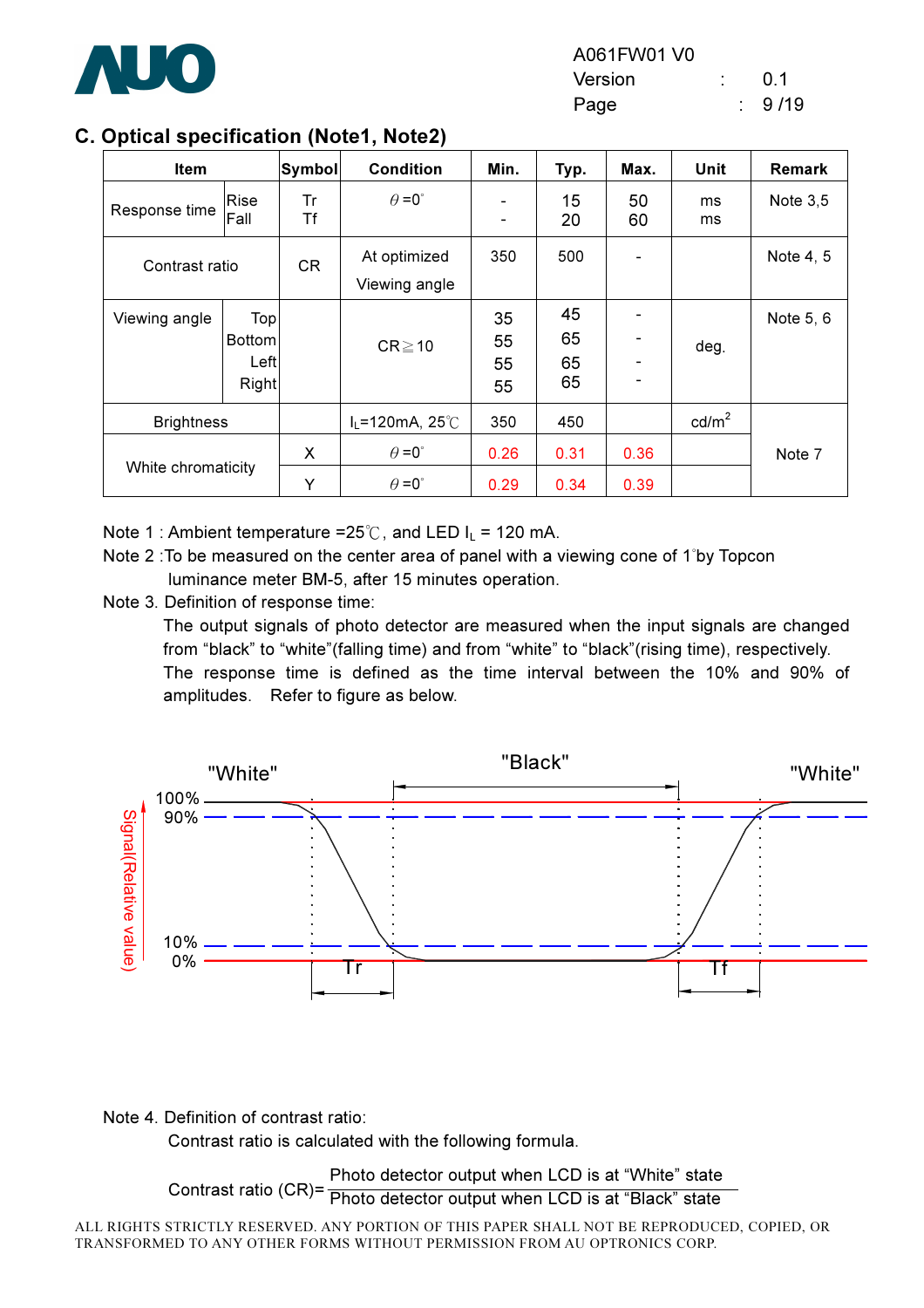

Note 5. White  $Vi=V_{150}$  + 1.5V

Black Vi= $V_{i50} \pm 2.0V$ 

" $\pm$ " means that the analog input signal swings in phase with  $V_{COM}$  signal.

 $\widetilde{f}^*$  means that the analog input signal swings out of phase with V<sub>com</sub> signal.

 $V_{150}$  : The analog input voltage when transmission is 50%

The 100% transmission is defined as the transmission of LCD panel when all the input terminals of module are electrically opened.

Note 6. Definition of viewing angle, Refer to figure as below.



Note 7. Measured at the center area of the panel when all the input terminals of LCD panel are electrically opened.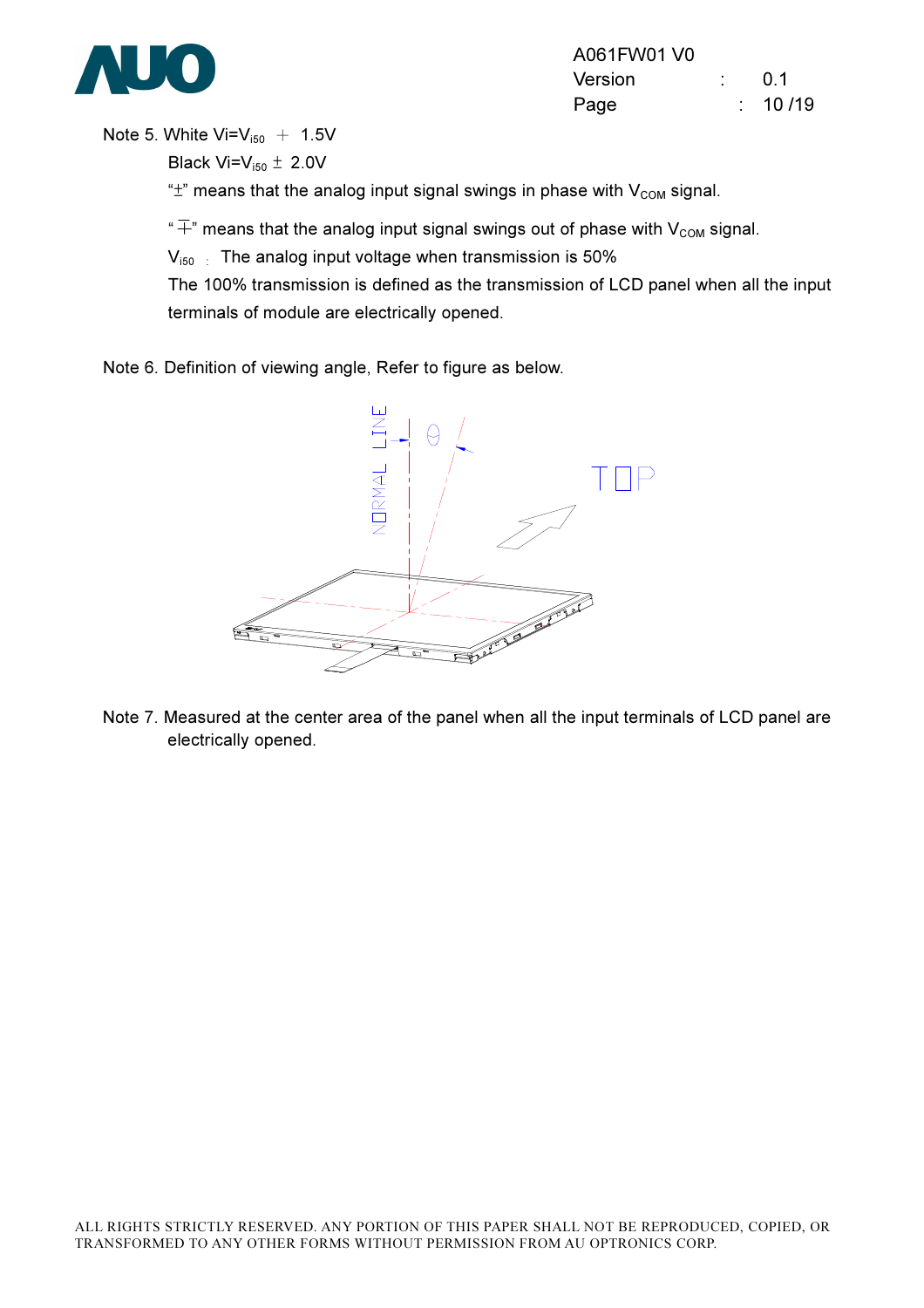

#### D. Reliability test items(Note 3):

| No.            | <b>Test items</b>                  | <b>Conditions</b>                                                                     | <b>Remark</b>                                           |                   |
|----------------|------------------------------------|---------------------------------------------------------------------------------------|---------------------------------------------------------|-------------------|
| 1              | High temperature storage           | Ta= 80 $^{\circ}$ C                                                                   | 240Hrs                                                  | Note1             |
| $\overline{2}$ | Low temperature storage            | Ta= -30℃                                                                              | 240Hrs                                                  |                   |
| 3              | High temperature operation         | Tp= $70^{\circ}$ C                                                                    | 240Hrs                                                  | Note <sub>2</sub> |
| 4              | Low temperature operation          | Ta= -20℃                                                                              | 240Hrs                                                  |                   |
| 5              | High temperature and high humidity | Tp= 50℃, 80% RH                                                                       | 240Hrs                                                  | Operation         |
| 6              | Heat shock                         | -20℃~70℃/50 cycles 2Hrs/cycle                                                         | Non-operation                                           |                   |
| 7              | Electrostatic discharge            | $\pm 200V, 200pF(0\Omega)$ , once for each terminal                                   |                                                         | Non-operation     |
| 8              | Vibration                          | Frequency range<br>Stoke<br>Sweep                                                     | $10Hz \sim 55Hz$<br>$1.5$ mm<br>$10 \sim 55 \sim 10$ Hz | <b>JISC 7021</b>  |
|                |                                    | 2 hours for each direction of X, Y, Z<br>(Total 6 Hours)                              |                                                         |                   |
| 9              | Mechanical shock                   | 100G, 6ms, ±X, ±Y, ±Z<br>3 times for each direction                                   | JIS C7021,<br>$A-7$<br>Condition C                      |                   |
| 10             | Vibration (with carton)            | Random vibration:<br>$0.015G^2$ /Hz from $5 \sim 200Hz$<br>-6dB/octave from 200~500Hz | IEC 68-34                                               |                   |
| 11             | Drop (with carton)                 | Height: 60cm<br>1 corner, 3 edges, 6 surfaces                                         |                                                         | <b>JIS Z0202</b>  |

Note1: Ta: Ambient temperature.

Note2: Tp: Panel Surface Temperature

Note3: In the standard conditions, there is not display function NG issue occurred. All the cosmetic specification is judged before the reliability stress.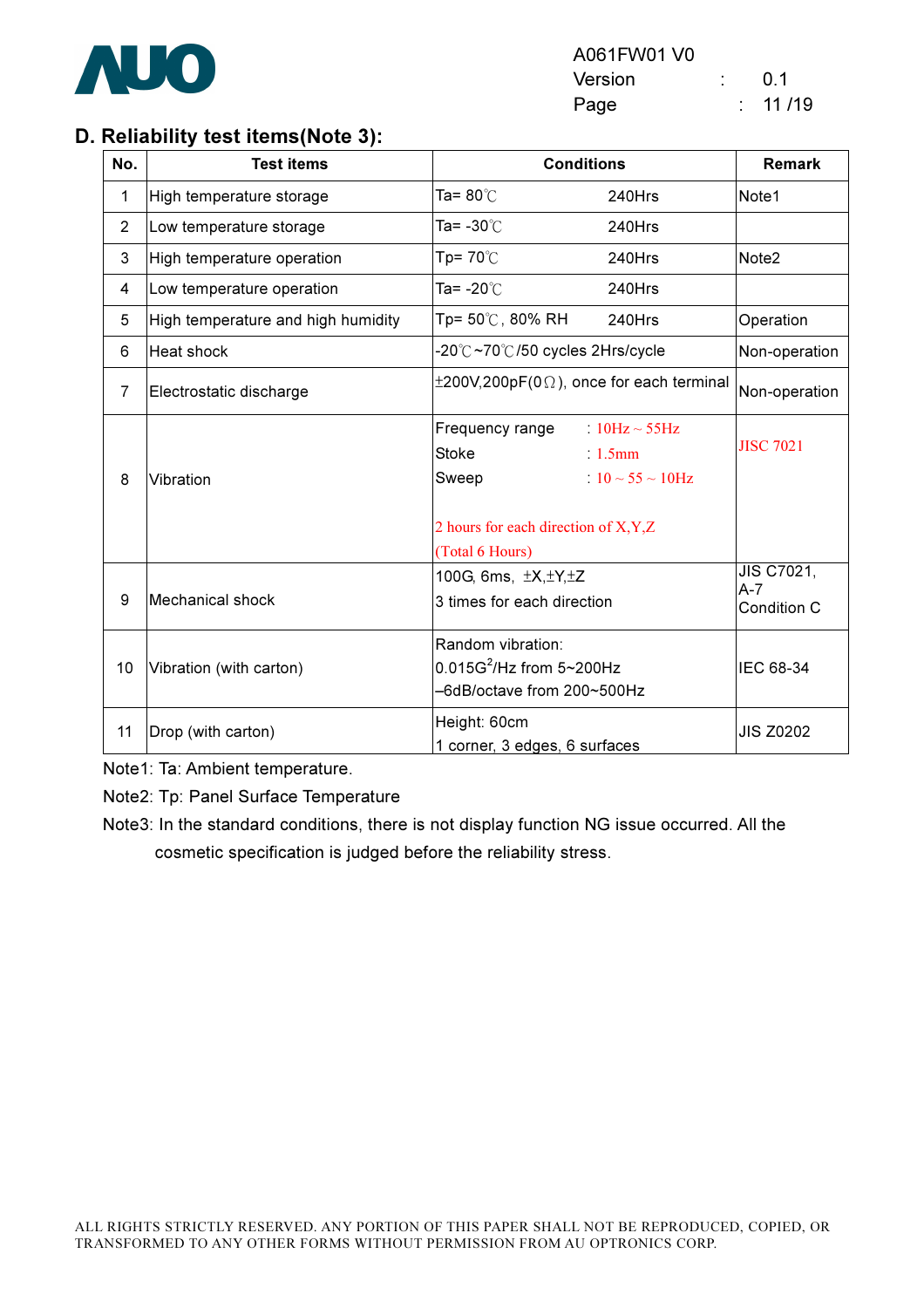

### E. Packing form

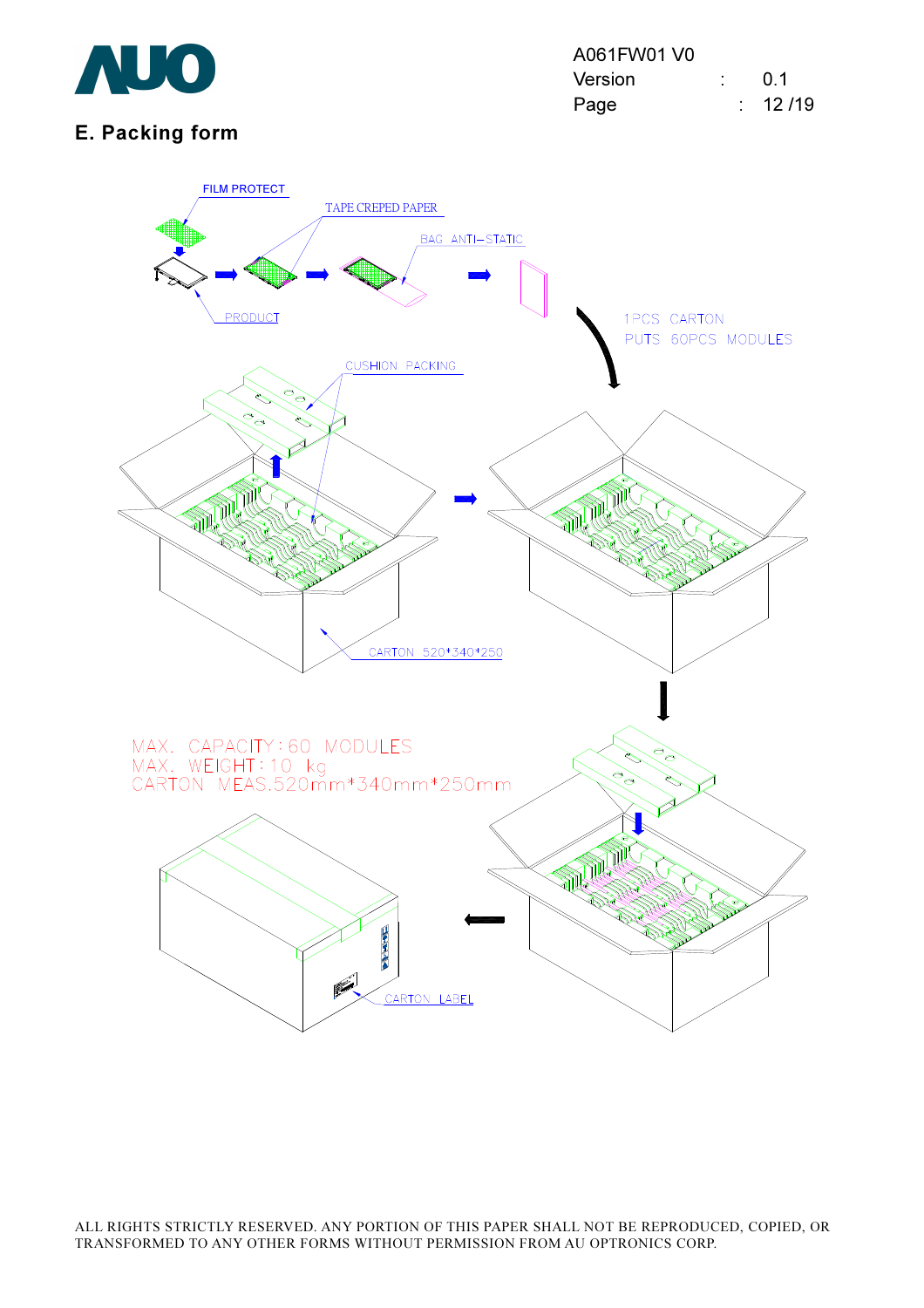



Fig.1- Outline dimension of TFT-LCD module Fig.1- Outline dimension of TFT-LCD module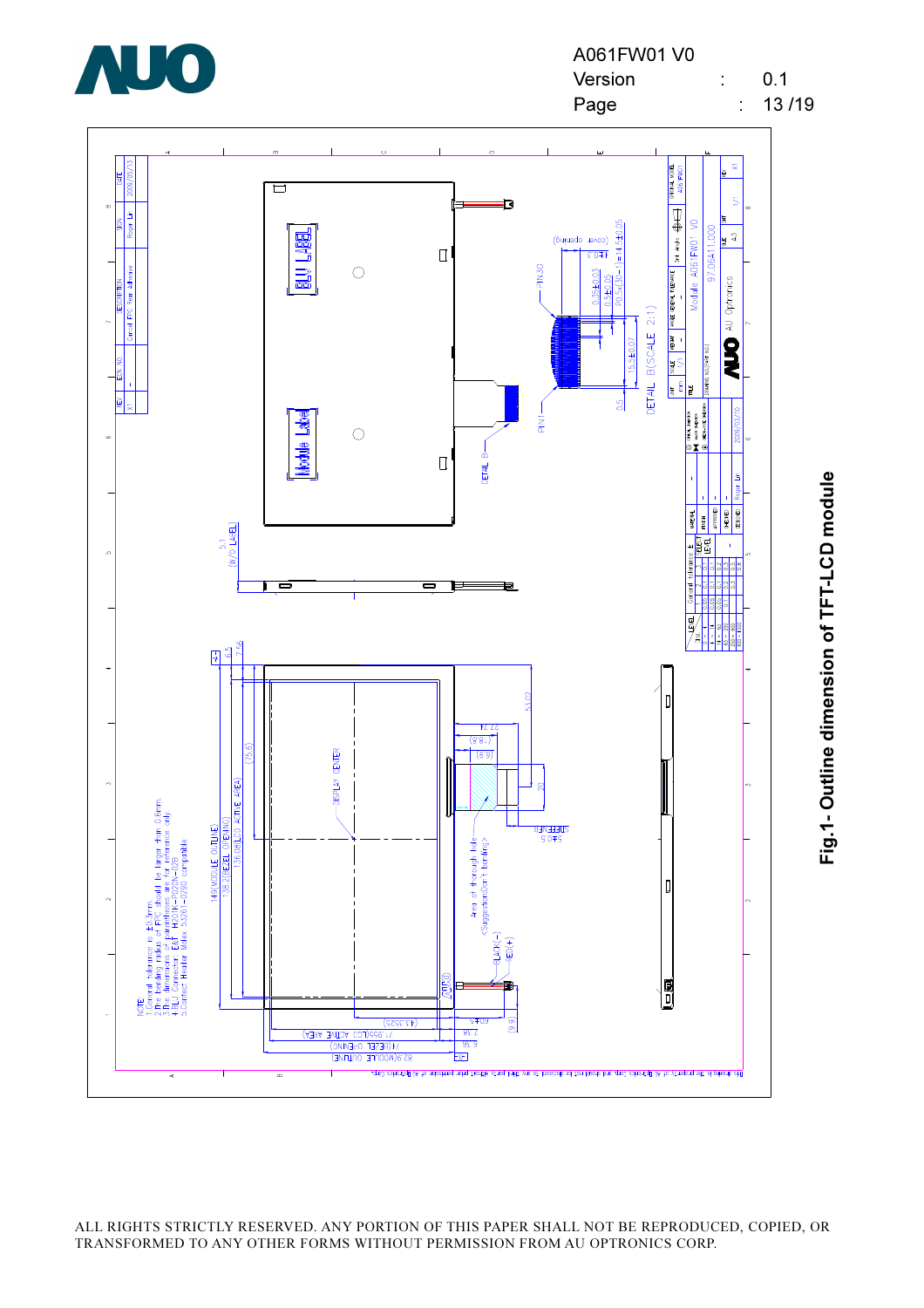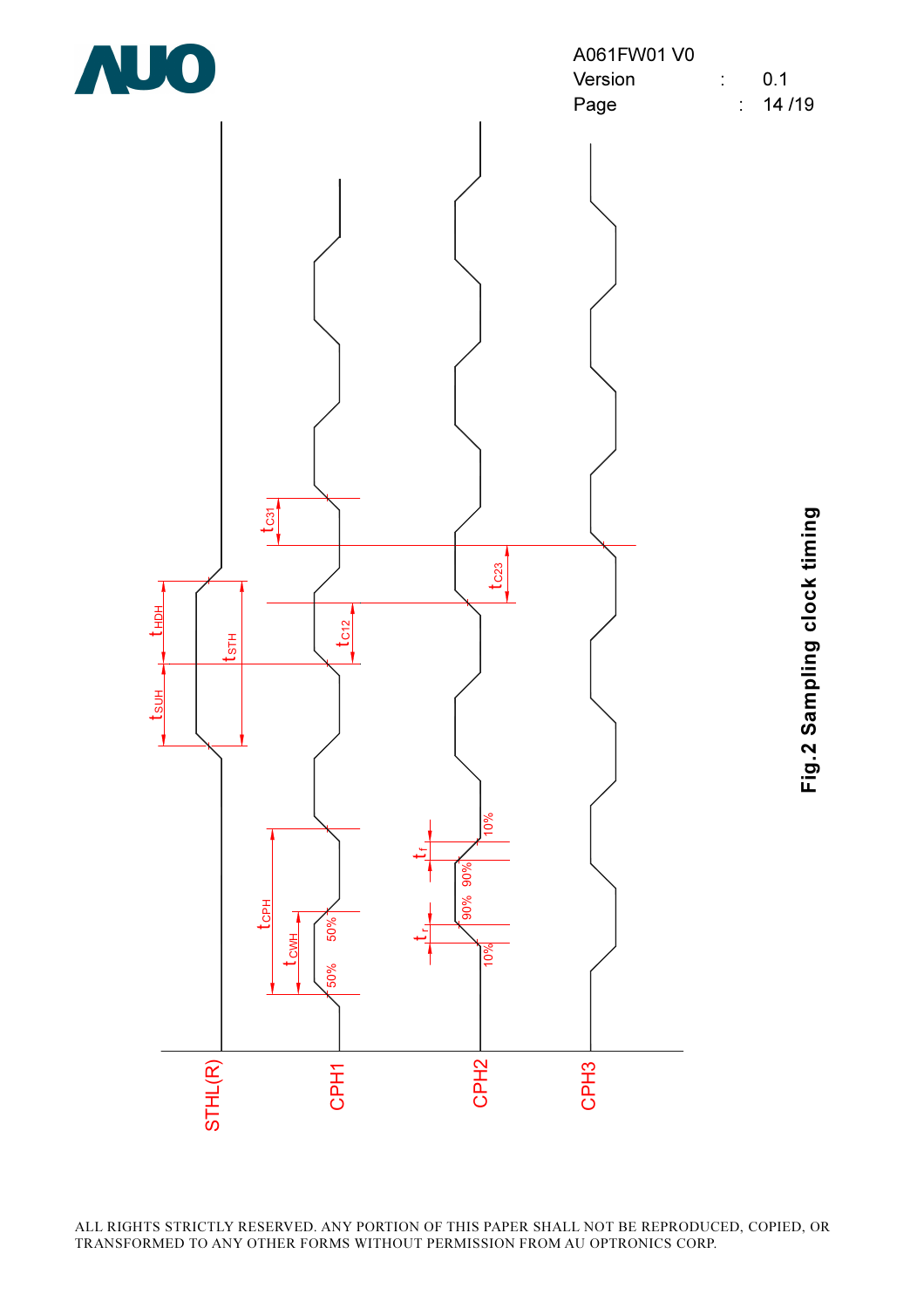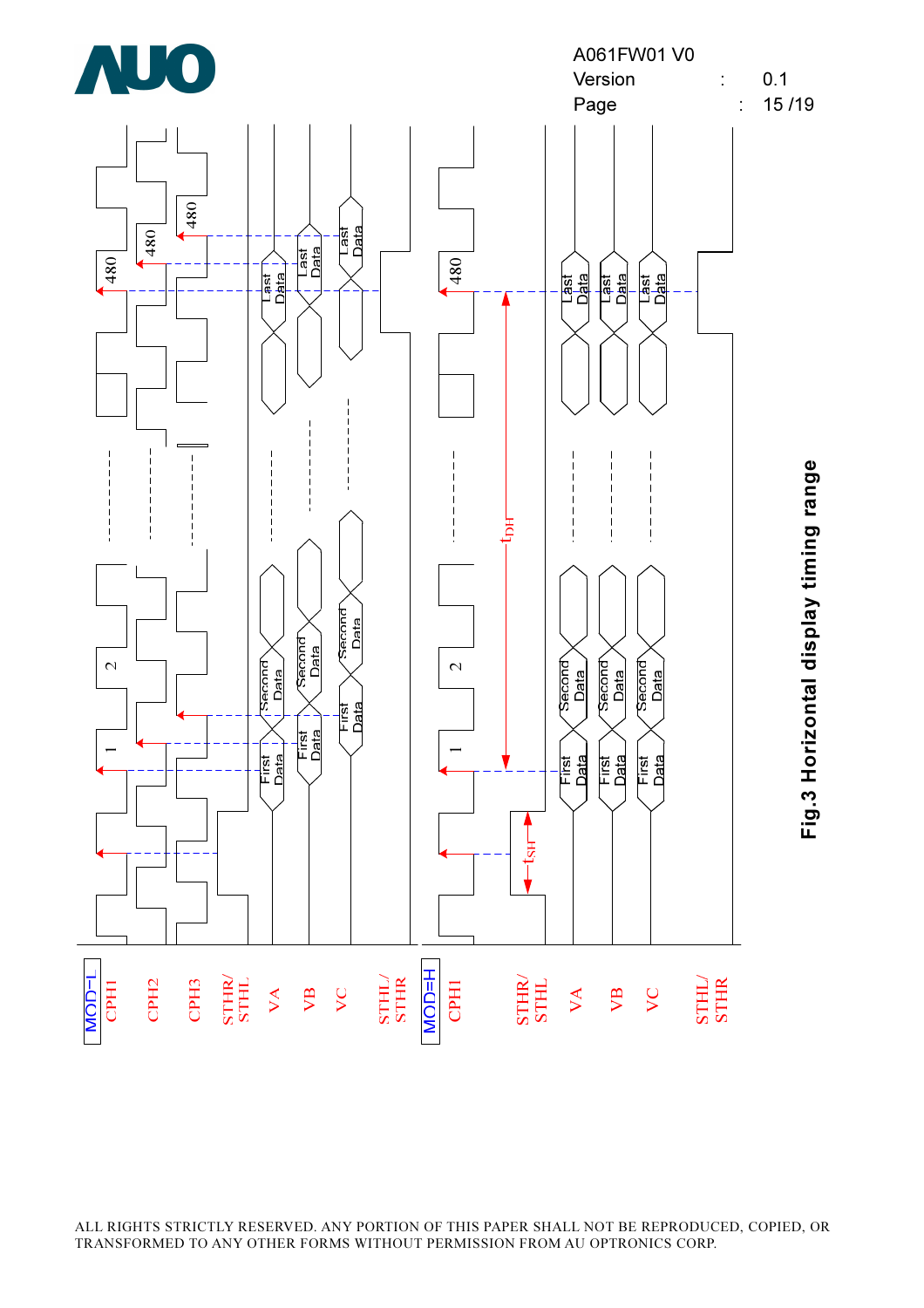

A061FW01 V0 Version : 0.1 Page : 16/19

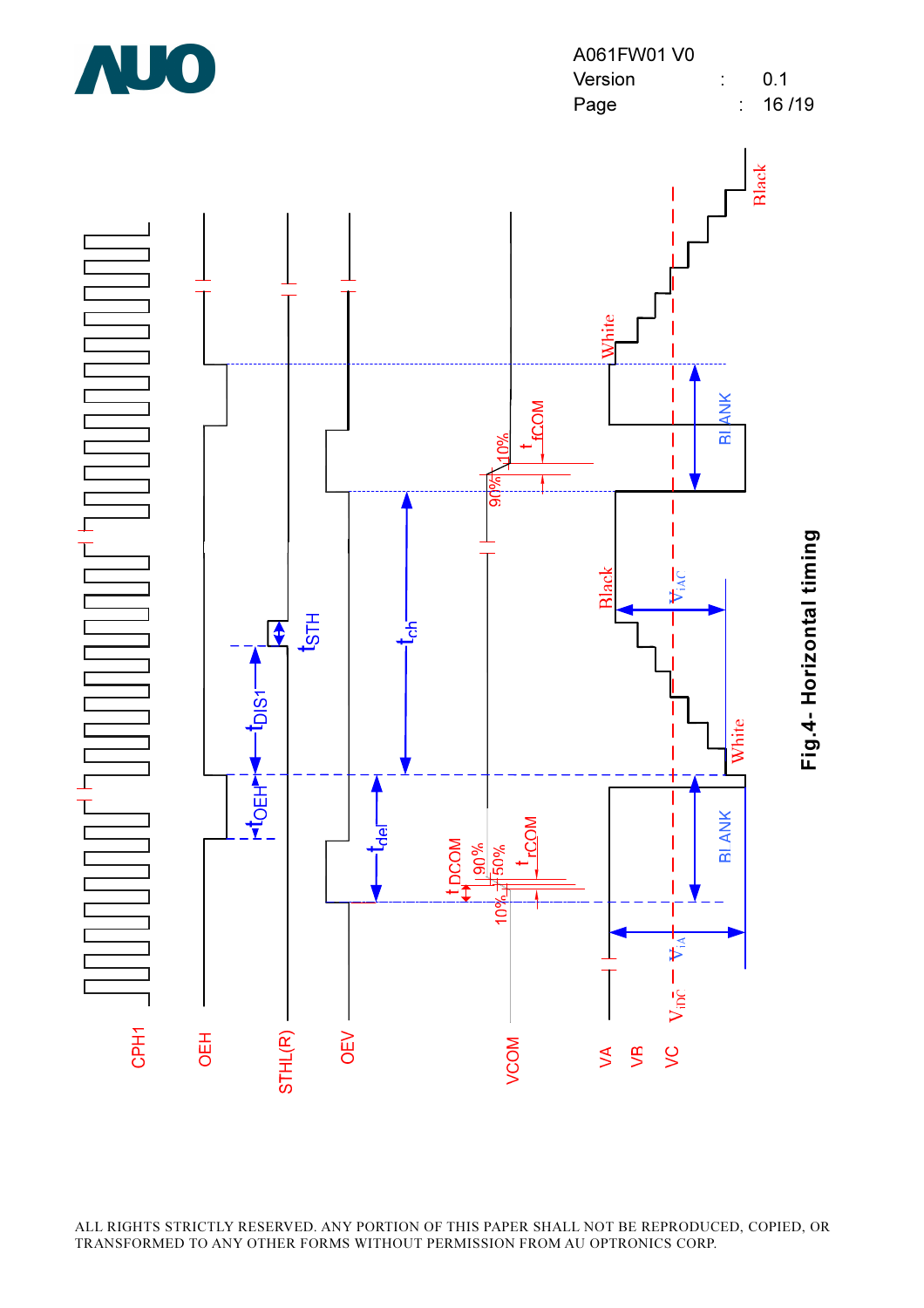

| A061FW01 V0 |  |              |
|-------------|--|--------------|
| Version     |  | 0.1          |
| Page        |  | $\div$ 17/19 |



Fig.5- Vertical Shift Clock Timing Fig.5- Vertical Shift Clock Timing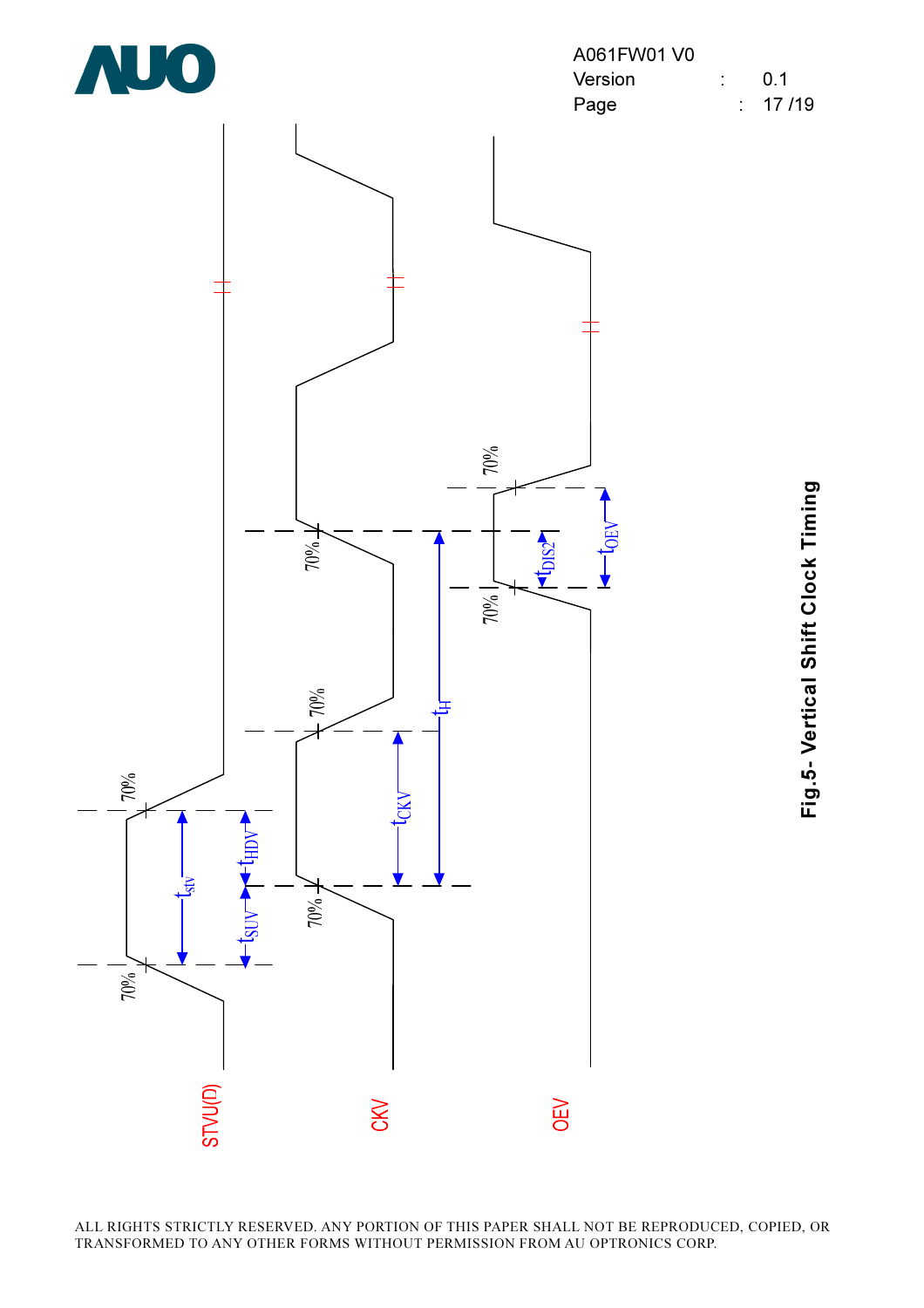![](_page_20_Picture_0.jpeg)

| A061FW01 V0 |  |                |
|-------------|--|----------------|
| Version     |  | 0 <sub>1</sub> |
| Page        |  | : 18/19        |

![](_page_20_Figure_2.jpeg)

Fig.6 Vertical timing (From up to down) Fig.6 Vertical timing (From up to down)